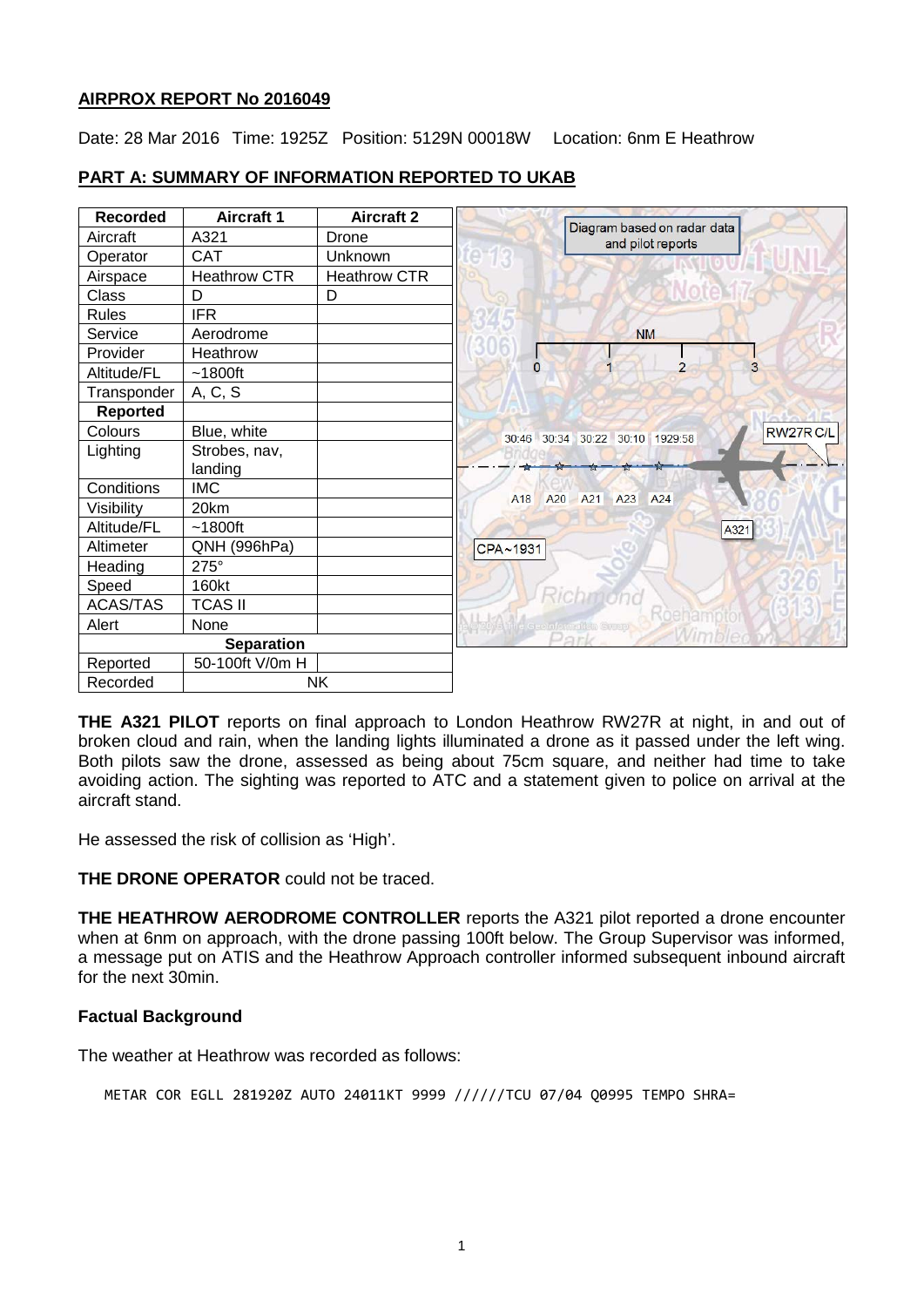## **Analysis and Investigation**

## **UKAB Secretariat**

The Air Navigation Order 2009 (as amended), Article [1](#page-1-0)38<sup>1</sup> states:

'A person must not recklessly or negligently cause or permit an aircraft to endanger any person or property.'

Article 166, paragraphs 2, 3 and 4 state:

'(2) The person in charge of a small unmanned aircraft may only fly the aircraft if reasonably satisfied that the flight can safely be made.

(3) The person in charge of a small unmanned aircraft must maintain direct, unaided visual contact with the aircraft sufficient to monitor its flight path in relation to other aircraft, persons, vehicles, vessels and structures for the purpose of avoiding collisions.'

(4) The person in charge of a small unmanned aircraft which has a mass of more than 7kg excluding its fuel but including any articles or equipment installed in or attached to the aircraft at the commencement of its flight, must not fly the aircraft

(a) in Class A, C, D or E airspace unless the permission of the appropriate air traffic control unit has been obtained;

(b) within an aerodrome traffic zone …; or

(c) at a height of more than 400 feet above the surface unless it is flying in airspace described in sub-paragraph (a) or (b) and in accordance with the requirements for that airspace.'

A CAA web site<sup>[2](#page-1-1)</sup> provides information and quidance associated with the operation of Unmanned Aircraft Systems (UASs) and Unmanned Aerial Vehicles (UAVs).

Additionally, the CAA has published a UAV Safety Notice<sup>[3](#page-1-2)</sup> which states the responsibilities for flying unmanned aircraft. This includes:

'You are responsible for avoiding collisions with other people or objects - including aircraft. Do not fly your unmanned aircraft in any way that could endanger people or property. It is illegal to fly your unmanned aircraft over a congested area (streets, towns and cities). …, stay well clear of airports and airfields'.

#### **Summary**

An Airprox was reported when an A321 and a drone flew into proximity at about 1925 on Monday 28<sup>th</sup> March 2016. The A321 pilot was operating under IFR in IMC in receipt of an Aerodrome Control Service from Heathrow Tower. The drone operator could not be traced.

# **PART B: SUMMARY OF THE BOARD'S DISCUSSIONS**

Information available consisted of a report from the A321 pilot, radar photographs/video recordings and a report from the air traffic controllers involved.

Members agreed that the drone was being flown contrary to regulations, and that the operator had therefore flown it into conflict with the A321, which was within the London Heathrow CTR and on final approach to land. Recognising the difficulty in estimating range in dynamic situations without references, the Board noted that both pilots had seen the drone illuminated in the glare of their aircraft's landing lights. Accepting that such lights had a fairly narrow beamwidth, they therefore agreed that this indicated that the drone had been in very close proximity and that there had been an actual risk of collision.

 $\overline{\phantom{a}}$ 

<span id="page-1-0"></span><sup>1</sup> Article 253 of the ANO details which Articles apply to small unmanned aircraft. Article 255 defines 'small unmanned aircraft'. The ANO is available to view at [http://www.legislation.gov.uk.](http://www.legislation.gov.uk/)<sup>2</sup> www.caa.co.uk/uas.<br><sup>3</sup> CAP 1202.

<span id="page-1-1"></span>

<span id="page-1-2"></span>